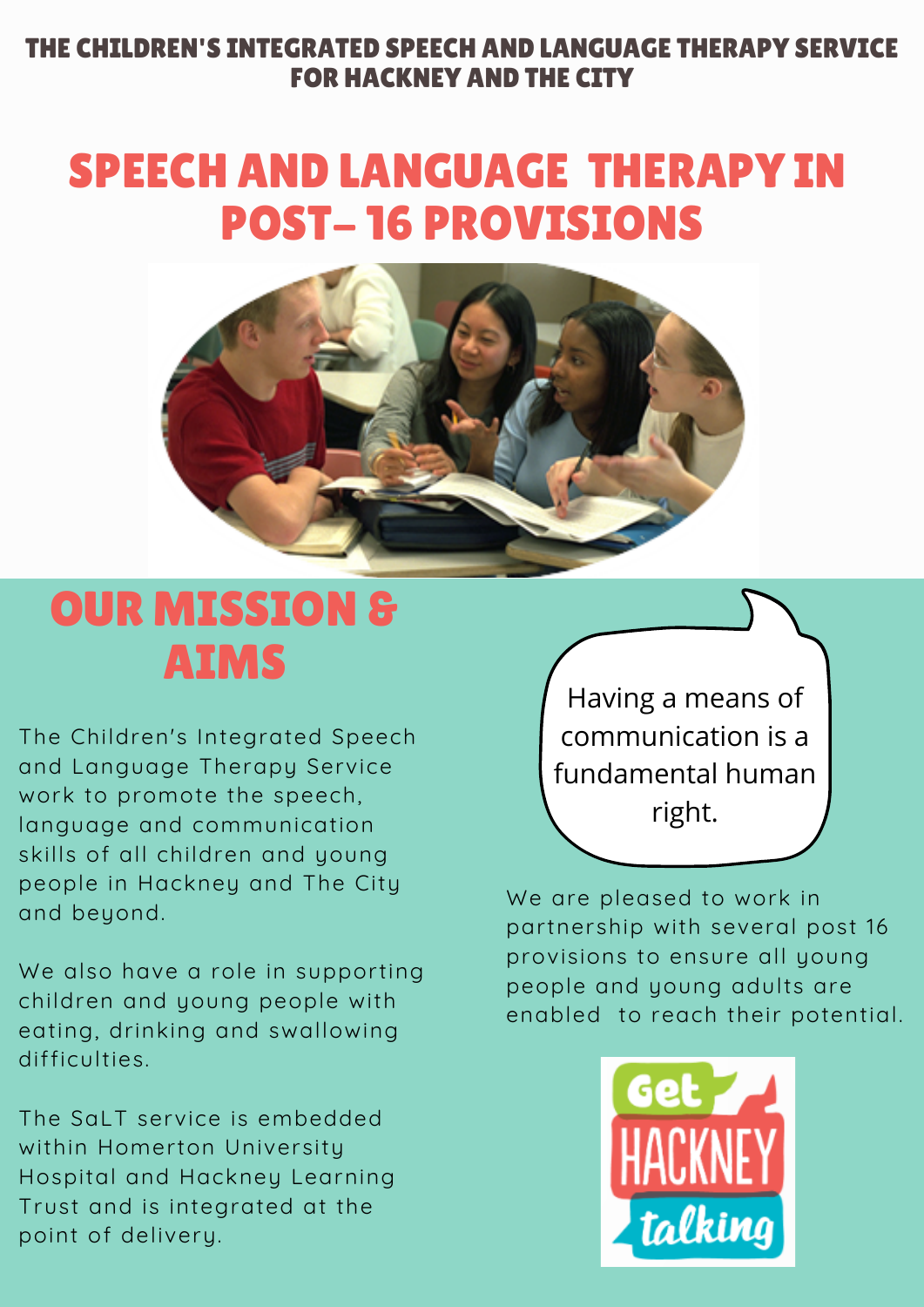## WORKING IN PARTNERSHIP

#### **ONE INTEGRATED SYSTEM**

We work to improve the communication skills and eating and drinking skills of young people and young adults by offering a unified system across the pyramid of need.

Speech, language, communication and eating and drinking skills all develop within a social context. The service believes strongly in partnership with families and all those involved in a young person's care and education. we work together to create one system which is high quality, cost effective and responsive to the needs of young people/young adults.

Through this integrated approach, we support young people/young adults to meet the 'Preparing for Adulthood' objectives: Independent/supported employment, independent/supported living, being an active member of their community and maintaining good health.

The young people/young adults are supported to share their views, ambitions and aspirations and this is at the heart of planning for their care.

### **Specialist: Wave 3**

Offering a comprehensive range of evidence based services to young people/young adults with identified needs.

### **Targeted: Wave 2**

Equipping and empowering parents/carers and the<br>wider workforce to support the speech, language and communication development and eating and drinking skills of individulals in their care.

### Universal: Wave 1

Raising awareness of language and communication and eating and drinking difficulties amongst all those who interact with children and young people and supporting the workforce to implement approaches and create envrionments for the benefit of ALL young people and young adults.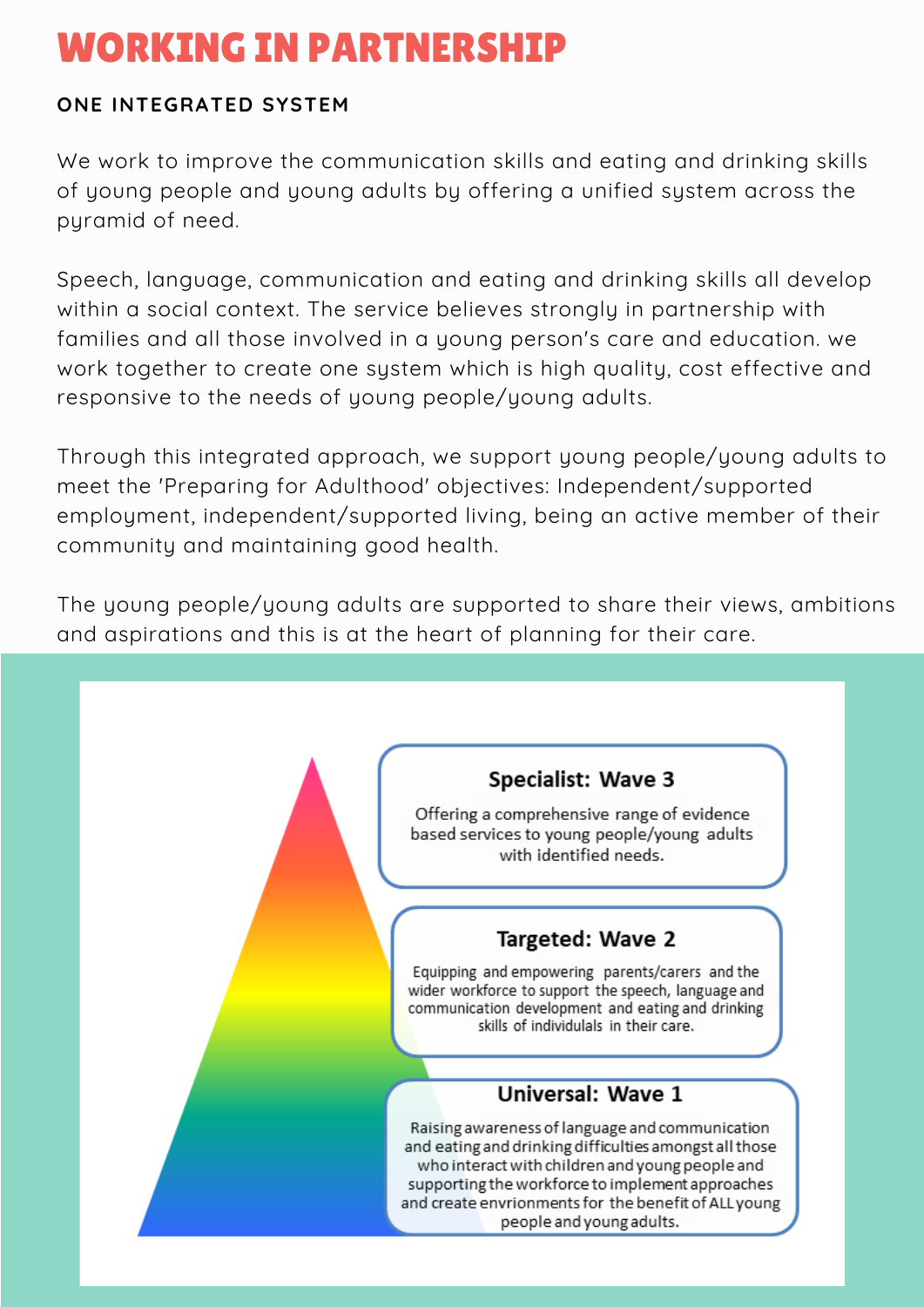## OUR APPROACH

### **FLEXIBLE AND EVIDENCE-BASED**

The SaLT service has an understanding that every post-16 setting is different and we offer a menu of effective and evidence-based interventions that can be applied in partnership with colleges. The SaLT service collaborates with colleges to build self-sustaining systems within which students at all levels (wave 1,2 and 3) are supported.

### Wave 3

Tailored and specific e.g.

- Assessment of need
- Contributing to Annual Review
- Individual/small group intervention e.g. co-designing a communication passport; therapy to manage stammering, support to understand their diagnosis etc.

### Waye 2

we offer training and coaching to staff to deliver a range of effective group interventions e.g

- Interview skills
- Social skills
- Study skills

### Wave 1

we offer a huge range of training which may be delivered in a variety of different ways e.g. twilight sessions, whole day workshops, jointly facilitated classes.

#### E.g.

- Identifying & supporting SLCN
- Supporting students with Autism
- Links between SLCN and behaviour

"The training was brilliant, the team really helped to deliver a top day and it will make a real difference to our practice"

"I enjoy Speech and Language Therapy and it's helped me to gain confidence"

(Young person)

"We have seen a massive impact on the students' day to day behaviour and communication"

Inclusion Manager

Staff member at College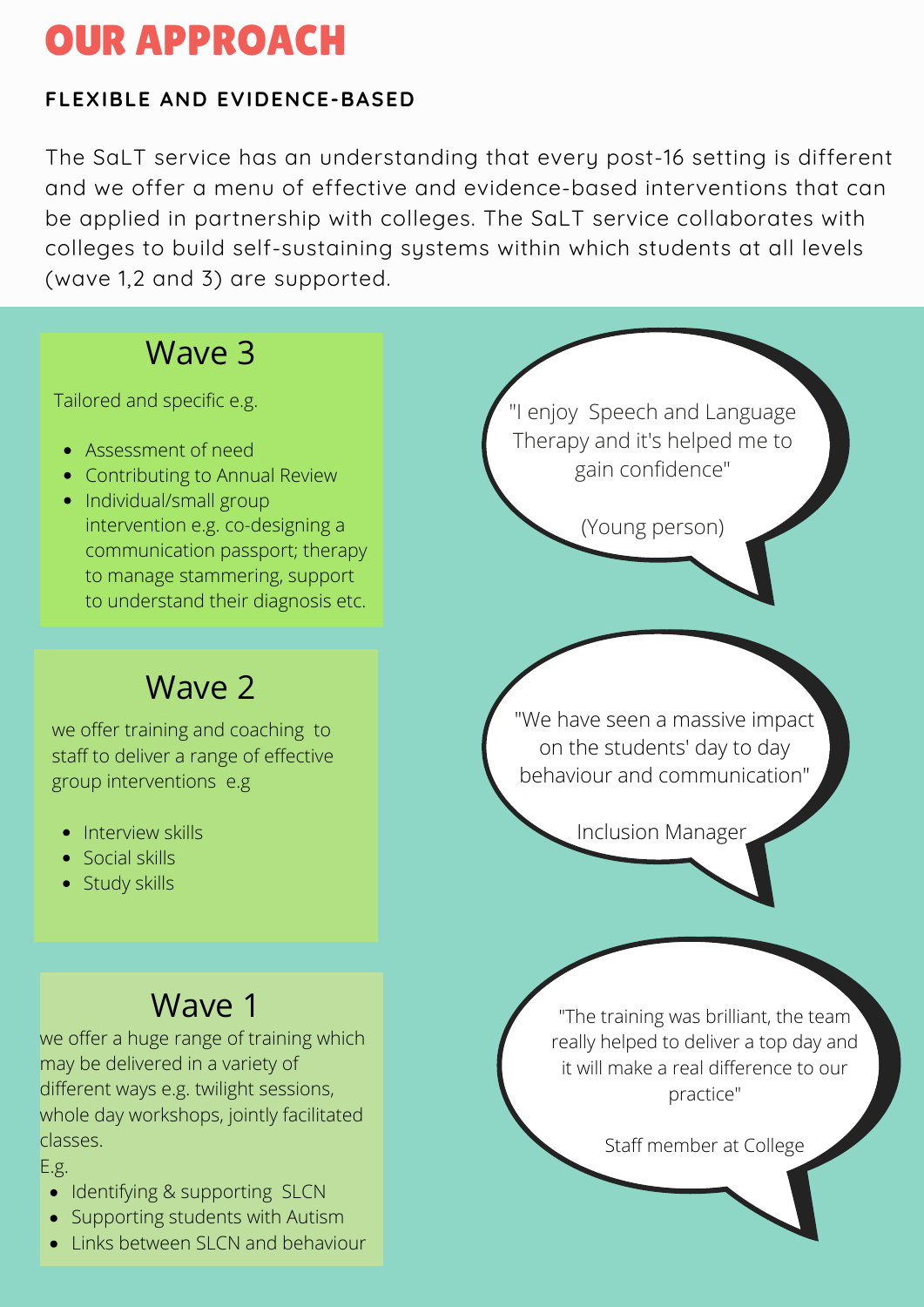## CHANGING LIVES

#### **THE EVIDENCE**

The lack of appropriate Speech and Language Therapy in a timely manner can have significant costs for individuals and society. Here is a brief summary of some of the evidence which indicates the lasting difference that Speech and Language Therapy can make.